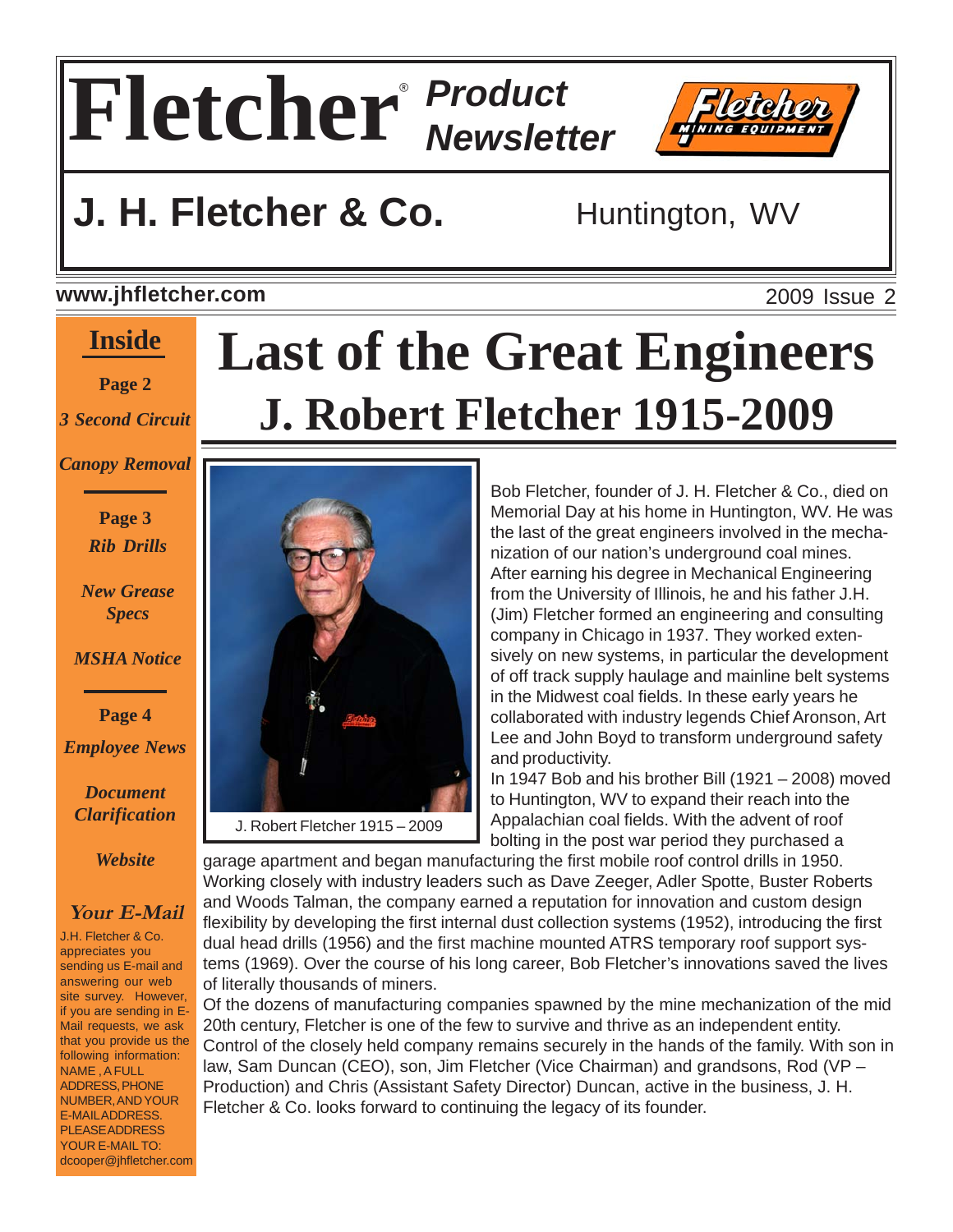# **Canopy Removal**

 J.H. Fletcher & Co. ships all machines with a drill canopy. J.H. Fletcher & Co.'s policy is that a drill canopy adds to the protection of the bolter operator. At any height this canopy can provide the roof bolt operators protection from roof falls. The removal of the canopy has been undertaken by some of our customers when the mine height is at or below 42". The removal of this device has been at the discretion of the customer, and is not recommended by Fletcher. If you choose to remove the canopy, there are some issues you need to check, for instance: there must still be a pad on the support post ; normally the pad should be the size of the support post. Second, the accumulator

circuit must incorporate into the support post/drill circuit that you leave on the machine so that the support post can be pressurized against the roof.

*NOTE: Canopies should never be pressurized against the roof.* If you maintain the canopy on the machine, you must get an in lieu of —which requires the coal company to file a permit with MSHA. And lastly, if the operator continues to leave the canopy on the machine, Fletcher can help there. A variance with the Federal government will allow you to install a separate valve on the rear end of the boom. This valve allows the operator to swing the boom and raise and lower the canopy before he goes up to do drilling. This allows the operator to do his immediate set up first, and it still provides a way to raise or lower the canopy depending on roof conditions. If you are working without a

canopy, you may want to check the condition of your support post to see if it has an accumulator in the circuit. If you are unsure, please contact your Fletcher representative.

# **Maintenance Q&A**

**Q**Are the tape switches, that disengage the electric motors, waterproof

A No, the tape switches are only water<br>resistant. There are typically 4 tape switches on a Roof Ranger II roof bolter: one in the tram deck, one at the positioning controls and one on each boom arm. Each time the operator does the preoperation checklist, the tape switches should be individually tested. For additional information about their location and proper inspection see the operators manual. *Tape Switch*



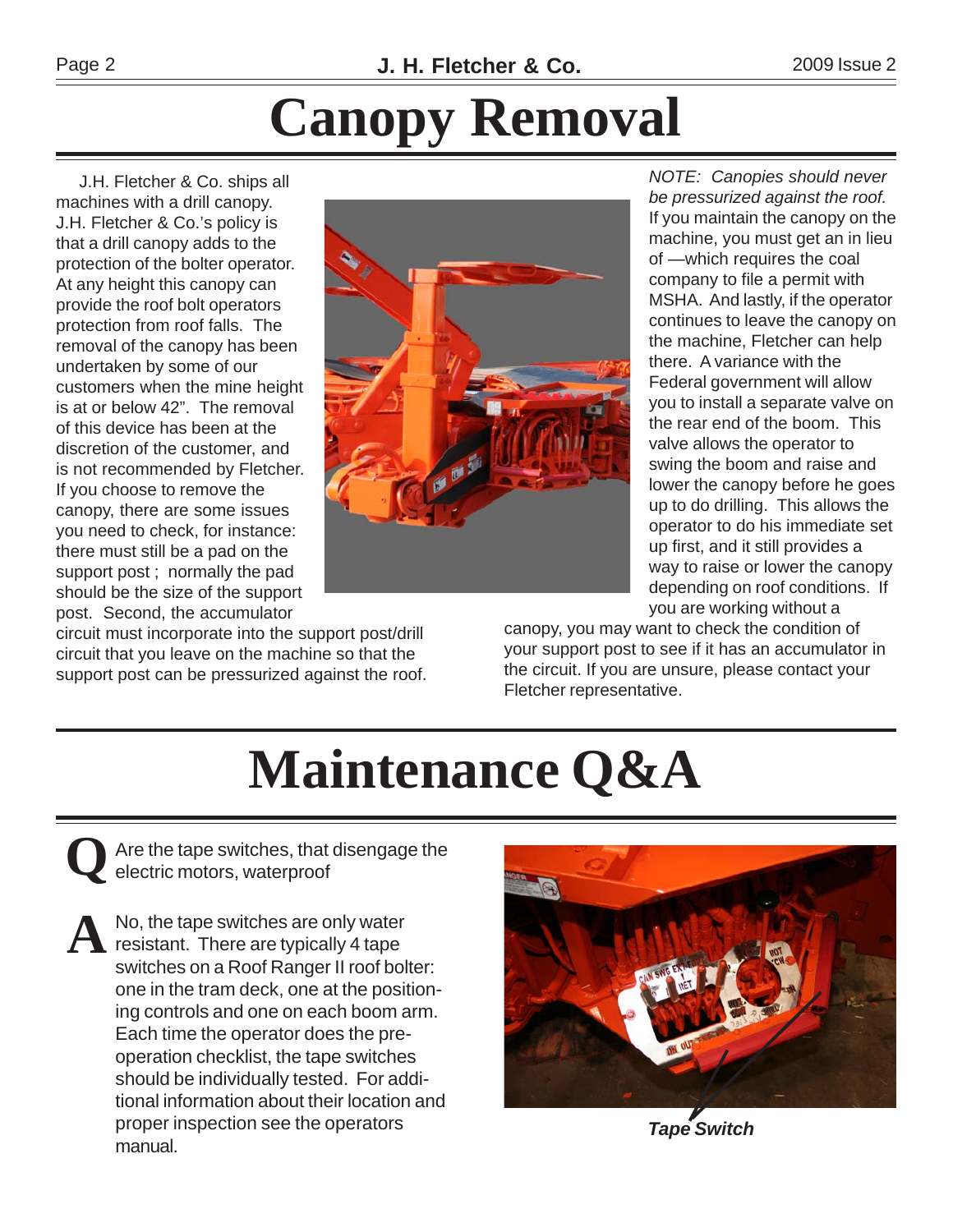## **Fletcher Rib Drills**

 In the past, J.H. Fletcher & Co. has mounted rib drills on a few customer's bolters. MSHA requires (CFR 75.1710) that the drill operator be covered by a canopy and dust collection for the drill on permissible electric face equipment. There can be an exception granted by the MSHA District Manager for specific mine applications. For J.H. Fletcher & Co. to accept a new order for one of these drills, the mine must furnish a copy of written notification from the MSHA District Manager to the mine that the drill can be operated safely and in compliance with MSHA without a rib drill operator canopy and/or a rib drill dust collection system. Also, the customer understands that they must inform J.H. Fletcher & Co. of any change in condition relevant to the granting of exception or the sale or transfer of the machine or any other cause for reevaluation.



### **New Grease Specifications On Fletcher Equipment**

 J.H. Fletcher & Co. specifies and recommends that Shell Lubricants be used in all Fletcher equipment. Recently, the grease used in the Reliance Electric Motor bearings became obsolete, as well as the grease normally used on the machine chassis. The current approved chassis grease is **SHELL RETINAX LX 2.** The current electric motor grease is **SHELL STAMINA RLS2** which is also approved for use in the blower bearings. J.H. Fletcher & Co. is changing the grease fittings of the blower to the same fittings always used on the electric motor. To ensure there is no mixture of the grease on the machine, we are changing the grease fittings so that there is one fitting for the electric motors and blowers and a seperate fitting for the chassis and booms (see photo). We advise you to start changing your machine over when you have time. If you have any questions, please do not hesitate to call Phil Summerfied in our Quality Assurance Department.



## **MSHA Program Notice**

 A program notice has recently been sent out by MSHA regarding General Monitors Machine Mounted Methane Monitoring Systems. This Program Information Bulletin (P07-27) is to inform the mining community of a retrofit program for the calibration cup for the General Monitors Machine Mounted Methane Monitoring Systems listed in the bulletin. In addition, General Monitors added a verification ("bump test") to the calibration procedure to ensure the unit is properly calibrated.

 J.H. Fletcher & Co. has checked our records and found that we have installed the affected Methane Monitor on some machines. We are therefore reminding you once again, to review this important retrofit notice. MSHA has notified underground mine operators through this bulletin, however, if you have not received this important bulletin or have questions regarding the methane detector on your roof bolter, please call us.